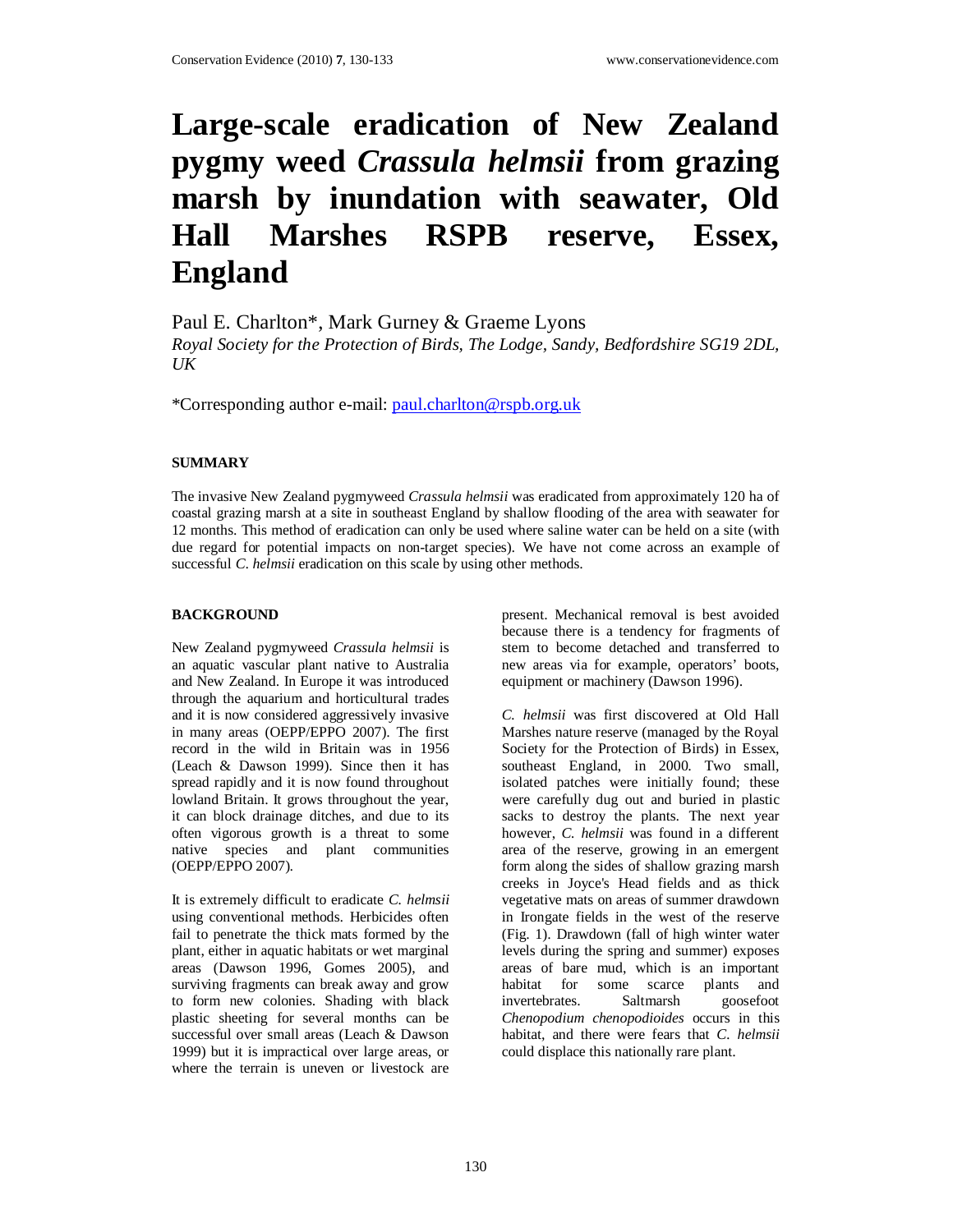

© Crown Copyright. All rights reserved. RSPB Licence 100021787.

**Figure 1**. Old Hall Marshes, showing *Crassual helmsii* distribution prior to seawater inundation and location of field systems referred to in the text.

The area occupied by *C. helmsii* was too large (patchily distributed over 8 ha) to be covered by plastic, so the patches were treated with herbicide. Alternate treatments of glyphosate and diquat were applied between July and December 2001. Both chemicals were diluted in 16 litres of water (400 ml of glyphosate, 200 ml of diquat) to cover 750 m². After treatment, it appeared that the plant had been eliminated, but the following summer as water levels fell, just as much *C. helmsii* as observed in the previous year prior to treatment was revealed. Herbicide treatment continued for another five years to try to contain the plant but eradication was not achieved. We therefore sought an alternative method that would allow eradication over a large area, and we considered using salt water inundation to kill the plant.

# **ACTION**

**Initial trials:** On 26 January 2005, 12 turfs (each about 15 x 15 cm) of *C. helmsii* were dug from the marsh and each was placed in a 15 litre plastic bucket. Brackish water (conductivity approximately 2,000 micro siemens) collected from the turf removal location was added to four of the buckets;

freshwater was added to another four; and seawater (conductivity approximately 30,000 micro siemens) was added to the remaining four. The buckets were left outdoors in the shade, and the turfs were checked every six to seven days for signs of die-back, the first indications of which occurred after three months in the seawater-filled buckets. After five months, the *C. helmsii* in these four buckets appeared to be dead. *C. helmsii* in the other eight buckets (brackish and freshwater) had formed new shoots after 2-3 months, and it was still growing at the end of the 5-month trial. Based upon these initial results, it was decided to progress with larger scale eradication trials.

**Field-scale trial:** The next stage was a fieldscale trial over the 8 ha of grazing marsh, bare mud, and former saltmarsh creeks in Irongate field (Fig. 1). Here, *C. helmsii* was widespread on bare mud and along the creeks, growing in dense vegetative mats within the water and along the creek edges. Various consents and approvals were sought and obtained from the appropriate UK governmental regulatory bodies (the Environment Agency, Natural England and the Rural Payments Agency) to allow the trial to proceed. The field is hydrologically isolated from the rest of the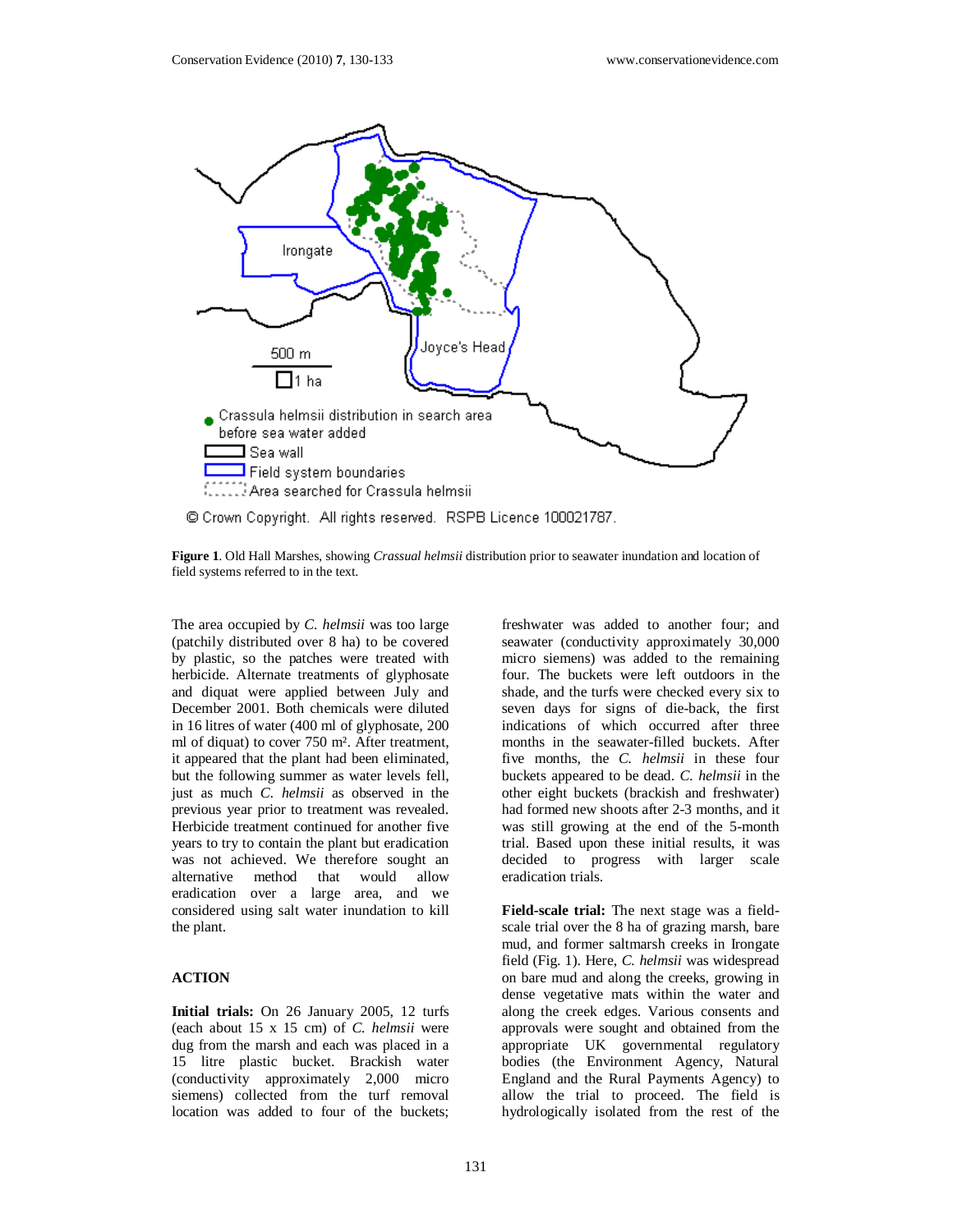marsh. On 10 March 2006, the brackish water was drained through a sluice at low tide. Most of the remaining open water was removed using diesel pumps over the following 30 days. On 20 April 2006, the field was flooded with seawater by opening sluices at high tide. The water was held at 5 cm above the usual winter peak water level to ensure all the *C. helmsii*  was immersed. More seawater was pumped in to the field in May and June 2006 to maintain this level of inundation. The seawater was pumped out between 15 and 30 January 2007, and freshwater was pumped back into the area from 31 January. Initial surveys revealed no *C. helmsii* in the treated area.

After the seawater was removed, aquatic invertebrates were sampled using pond nets in ditches at 20 points in Irongate field in December 2007. These samples were compared with 20 from similar ditches in Joyce's Head fields that had not been flooded with seawater.

**Large-scale trial:** The final phase was to extend the field-scale trial to a more extensive area of the reserve, covering approximately 120 ha (one third) of the grazing marsh area surrounding Joyce's Head Fleet (Fig.1). This area consisted mainly of grazing marsh dominated by creeping bent *Agrostis stolonifera*, with vegetation similar to the National Vegetation Classification communities MG6d and MG13 (Rodwell 1992). There was also a deep-water channel with a fringe of common reed *Phragmites australis*, and several brackish creeks. The whole area was contained within sea walls and secondary flood defences. With the aid of a mechanical excavator, all isolated pools and ditches were connected to the deep-water channel to enable the grazing marsh and associated water bodies to be drained towards the end of 2008, via gravity through the same sea wall sluice used earlier. Once drainage was completed, the drainage controls were reversed (in January 2009) and the marsh was replenished with sea water, to a depth of approximately 5 cm above the usual winter peak water level. The seawater was allowed to remain on the site for almost 12 months, when it was drained off (sluice opened) into the adjacent estuary in December 2009. The marsh was then allowed to naturally refill with freshwater derived from winter rainfall and snow melt.

In August and December 2007, all suitable areas for *C. helmsii* were searched across most of Joyce's Head fields before seawater was

introduced. Patches of the plant were recorded using a GPS, and the distribution mapped (Fig.1). The plant was searched for again in the summer of 2009, in December 2009 and August 2010.

#### **CONSEQUENCES**

**Field-scale trial results:** Although *C. helmsii* distribution was not recorded methodically in Irongate Field, the plant was abundant and widespread prior to seawater flooding in February 2006. In December 2006, August 2007 and December 2007, Irongate Field was resurveyed and no *C.helmsii* was found. Most of the invertebrate samples from Irongate Field contained only one or two species. This was similar to the samples from ditches in Joyce's Head, which had not been flooded with sea water, and there was no significant difference between the two sets of samples. Neither was there a difference in the number of individuals (interquartile ranges were 22–70 for Irongate and 20–99 for Joyce's Head). *Neomysis integer*  (a brackish water shrimp) accounted for most of the biomass in both sets of the samples, and no scarce or rare species were found in either field. The amount of ground covered by vegetation was reduced by the flooding from about 75% to 30% cover.

**Large-scale trial results:** On the Joyce's Head fields, *C. helmsii* was widespread when it was surveyed in August 2007 prior to seawater flooding. In August and December 2007, all suitable areas for *C. hemsii* were searched across most of the fields. In the summer of 2009, prior to topping up the system with sea water, and again following the drainage of sea water from the site in December 2009, no *C. helmsii* was observed. A further visit in August 2010 failed to find any *C. helmsii*. In August 2010, three scarce plant species (saltmarsh goosefoot *Chenopodium chenopodioides*, sea barley *Hordeum marinum* and stiff saltmarshgrass *Puccinellia rupestris*) were found in the area that had been flooded. Approximate costs of the operations were:

| 2007   | Surveying and mapping $C$ . | £480   |
|--------|-----------------------------|--------|
|        | helmsii                     |        |
| 2008   | Training<br>of<br>excavator | £400   |
|        | operator                    |        |
|        | Excavator hire              | £2,000 |
|        | Excavator operating costs   | £3,600 |
| 2009   | Manipulating water levels,  | £1,200 |
|        | and monitoring C. helmsii   |        |
| Total: |                             | £7,680 |